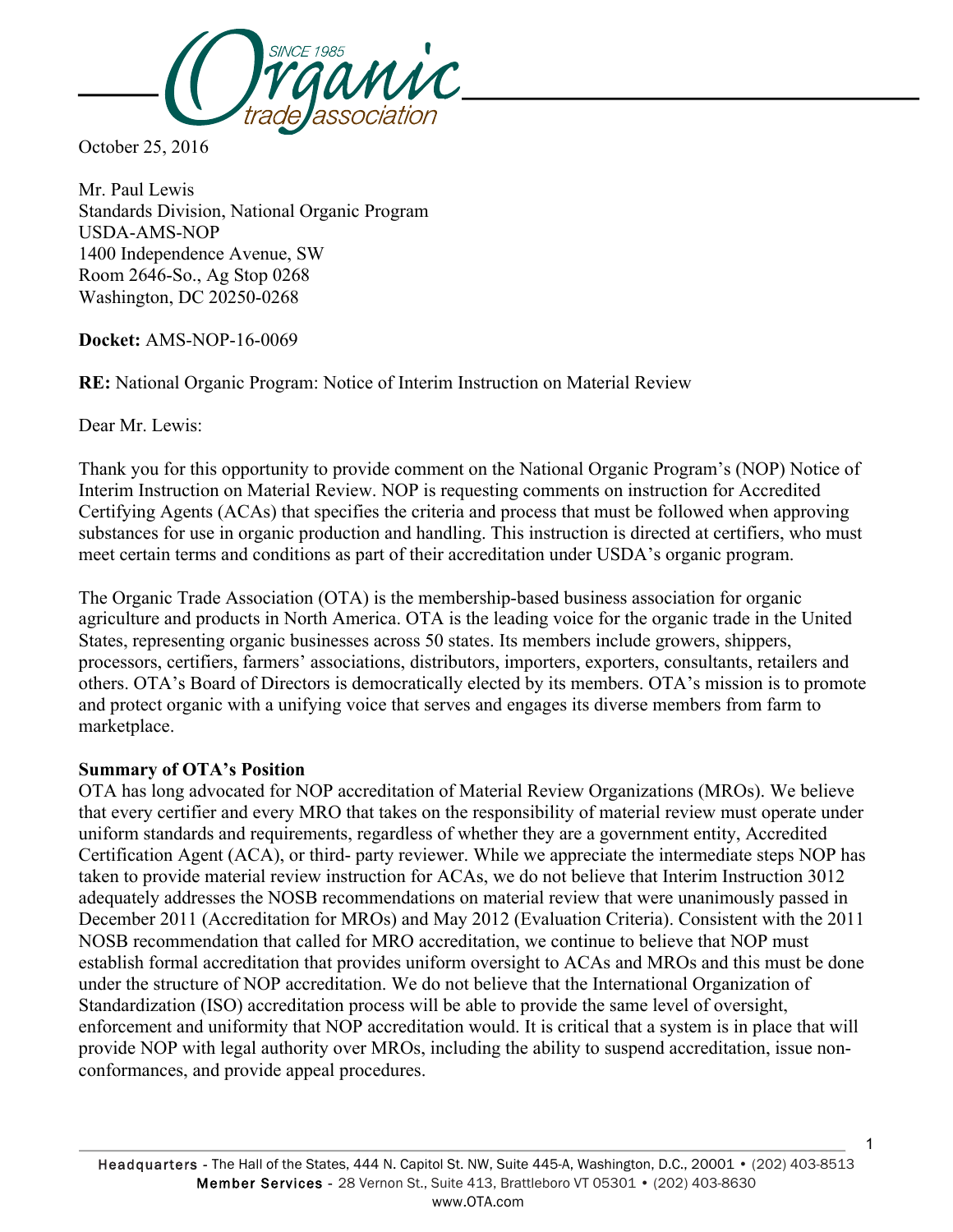

OTA requests that NOP to take the steps necessary to adequately respond to NOSB's 2011 recommendation and establish accreditation for MROs. As an intermediate step, we urge NOP to accept our suggested revisions to NOP 3012 as explained below and to act further on NOSB's 2012 Recommendation on Evaluation of Criteria. ACAs and MROs need guidance that will bring greater consistency by delineating the material review procedures and expectations to follow with respect to depth and frequency of review, acceptability of verification documentation, and appropriate education and training. Finally, hand-in-hand with more detailed guidance on evaluation criteria, we urge NOP to finalize its Draft Guidance on Classification of Materials. OTA cannot emphasize enough the need for guidance on the Classification of Materials and the integral role it plays in the overall material review process.

## **We offer the following more detailed comments on Interim Instruction 3012:**

OTA appreciates the efforts of NOP to provide instructions for certifiers when approving substances for use in organic production and handling. The NOP Policy Memorandum 11-4 (Evaluation of Materials used in Organic Crop, Livestock and Handling Operations) helped to gain clarity on review decisions and procedures as they apply to inconsistent interpretations by ACAs and MROs. Similarly, this Interim Instruction is helpful because it specifies the conditions that must be met for ACAs to consult with MROs. However, while we see value in the intermediate steps NOP has taken to provide material review instruction for ACAs, we believe the instruction falls short of MRO accreditation under NOP, and will not provide the uniform oversight and enforcement that is needed equally for both ACAs and MROs.

OTA believes that accreditation of MROs by NOP is the only solution that will achieve the following critical conditions:

- Provide adequate consistency among ACA and MRO criteria and decisions, which would benefit input manufacturers, organic operations and organic consumers;
- Support organic producers and handlers who use MRO decisions in production planning;
- Provide legal protection for MROs and product listing decisions;
- Provide NOP with legal authority over MROs, including the ability to suspend accreditation, issue non-conformances, and provide appeal procedures.

NOP 3012 Interim Instruction on Material Review is not effective to accomplish these goals, for the following reasons:

- NOP 3012 does not give NOP the authority to oversee and enforce compliance of MROs;
- NOP 3012 is directed at certifiers, and lacks instructions for MROs to conduct technical review of materials and communicate the compliance status and restrictions to the certifiers who accept their determinations;
- NOP 3012 does not require MROs to make their material review policies and procedures transparent to all stakeholders.

## *NOP 3012 is useful only as an interim solution*

OTA has long advocated for the accreditation of MROs under a new Material Review scope, and we continue to view it as the only viable solution if NOP is going to adequately facilitate consistent material review and exercise uniform oversight of material review decisions across the organic sector. OTA is fully aware and we are sensitive to the time and resources it will potentially take to develop a new accreditation scope. We support NOP in its efforts to provide instruction and detailed guidance to ACAs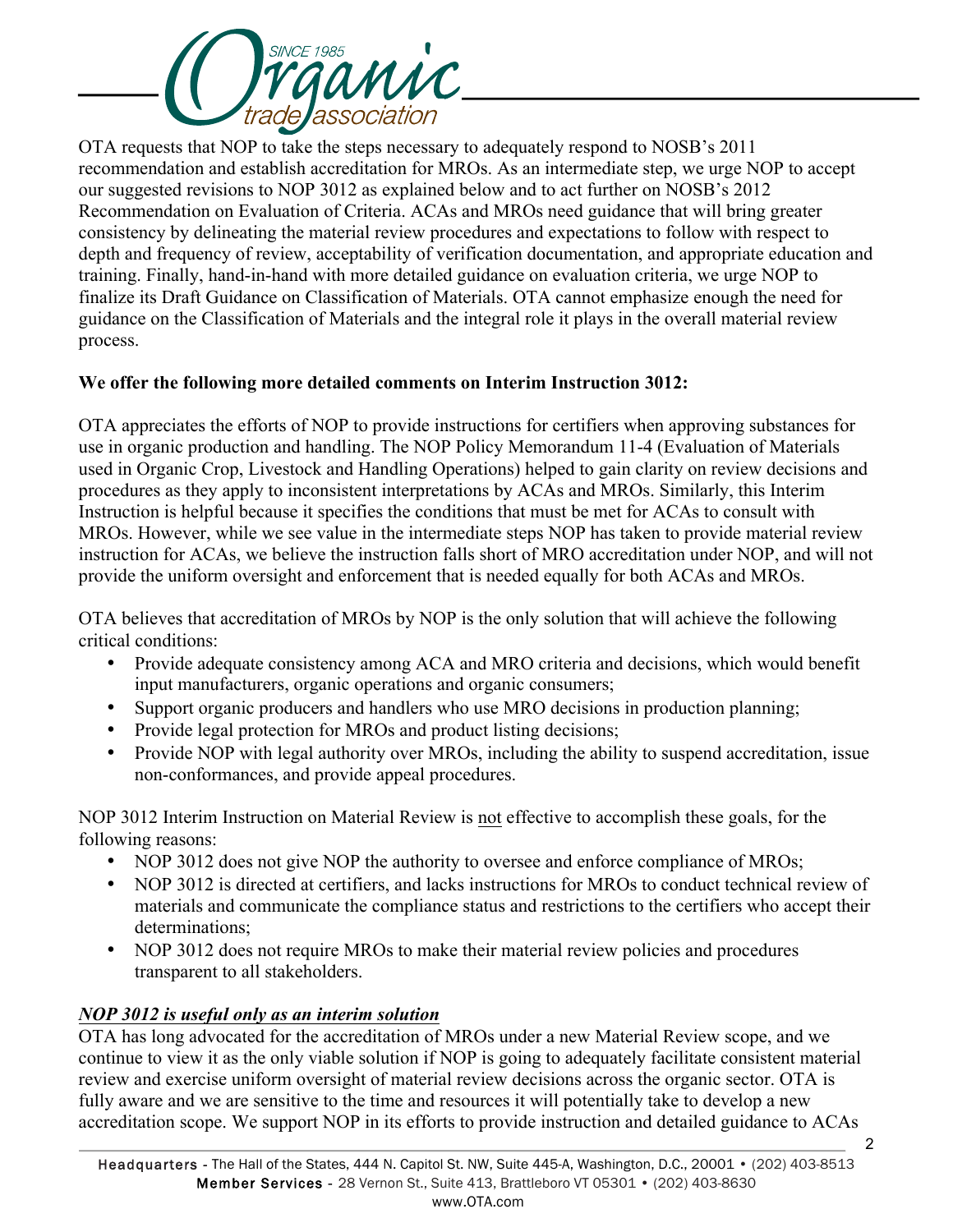

and MROs on the material review process to promote consistency and uniformity while longer-term regulatory changes are undertaken. In the meantime, NOP 3012—in addition to more detailed guidance on specific review procedures—can be useful. However, we do not see NOP 3012 or further guidance as a substitute for MRO accreditation. Our following comments are meant to improve the clarity and enforceability of the NOP 3012 Instruction should it be used as an interim solution prior to the development of a new Material Review scope under NOP accreditation.

• *Specify the requirements for MROs*—NOP 3012 states, "Certifying agents may consult with material review organizations accredited to ISO Guide 17065 (formerly ISO Guide 65). These material review organizations must abide by USDA Agricultural Marketing Service (AMS) guidance and policies on materials."

**OTA suggested revision:** The requirement for ISO Guide 17065 accreditation should specify that the accreditation scope must include material review to the USDA National Organic Program regulations.

• *Clarify whether certifiers can consult with MROs that are not specifically identified in the instruction* – NOP 3012 states, "Certifying agents may consult with material review organizations accredited to ISO Guide 17065." One could read this statement to mean that *any* organization accredited to ISO Guide 17065 may be consulted. NOP 3012 lists CDFA and OMRI as organizations that may be consulted, but does not limit the options to *only* these two organizations. By limiting the eligible MROs to only those listed in the instruction, NOP can better maintain oversight of the specific MROs that ACAs are authorized to consult with.

**OTA suggested revision:** Revise the text as follows to implement the two points identified above and provide additional clarifications (underlined text is to be added):

Certifying agents may consult with material review organizations identified in this instruction that are accredited to ISO/IEC 17065 (formerly ISO Guide 65) for material review to 7 CFR Part 205 National Organic Program regulations. These material review organizations must abide by USDA Agricultural Marketing Service (AMS) guidance and policies on materials. The California Department of Food and Agriculture (CDFA) Organic Input Material (OIM) program may be consulted for its review of organic crop materials. The Organic Materials Review Institute (OMRI) may be consulted for crop and livestock materials, as well as for materials used in organic handling.

• *Clarify documentation requirements for certifiers when accepting an MRO determination –* NOP 3012 states "In all cases, a certifier must… 1. Maintain documentation to support its determinations about the status of a product's compliance with the regulations, including those products that are approved based on prior determination by another certifier, MRO, or the EPA."

To document acceptance of OMRI's review decisions for approved products, certifiers typically maintain a current OMRI certificate for the approved product, or otherwise document the practice of confirming the status of the product on OMRI.org. These documentation methods should continue to be sufficient to meet the requirements of NOP 3012.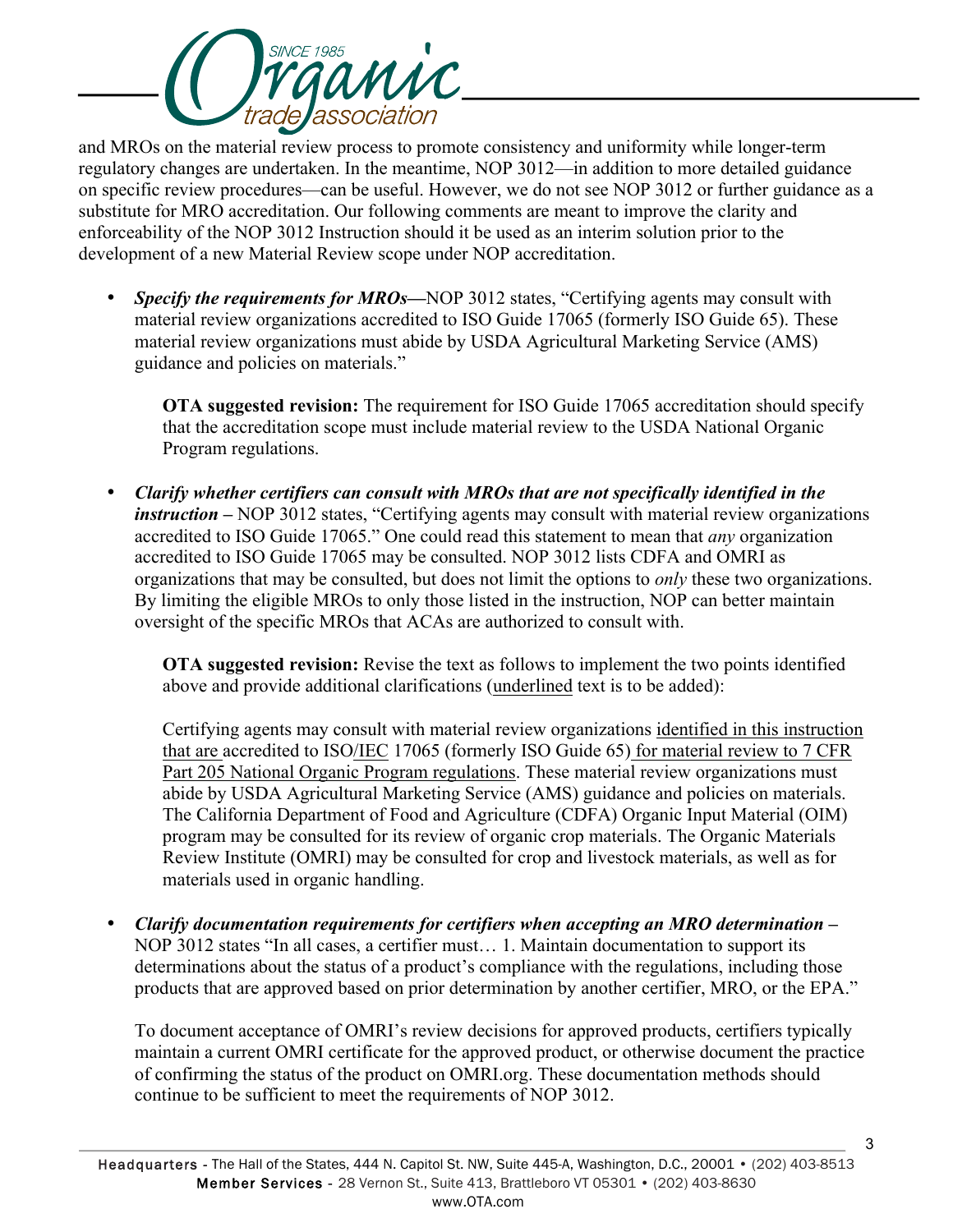

**OTA suggested revision**: Revise the text as follows to implement this clarification (underlined text is to be added):

1. Maintain documentation to support its determinations about the status of a product's compliance with the regulations, including those products that are approved based on prior determination by another certifier, MRO, or the EPA (e.g., MRO certificate or documentation that the status was verified on the MRO or certifier website);

• *Clarify classification requirements for certifiers when accepting an MRO's determination –* NOP 3012 states "In all cases, a certifier must… 2. Make synthetic vs. non-synthetic or agricultural vs. non-agricultural determinations in compliance with the USDA organic regulations and NOP guidance regarding the classification of materials."

This requirement may be problematic when accepting decisions of other certifiers or MROs. It doesn't seem reasonable for certifiers to perform classification decisions on products they did not review themselves and for which they likely do not know the ingredients. Classification decisions by the certifier or MRO who performed the technical review of the material should be sufficient.

**OTA suggested revision:** Revise the text as follows to implement this clarification (underlined text is to be added):

2. If the certifier conducts the evaluation, the certifier must make synthetic vs. non-synthetic or agricultural vs. non-agricultural determinations in compliance with the USDA organic regulations and NOP guidance regarding the classification of materials;

## **Conclusion**

We are confident that the review of materials for use in organic production and handling is currently quite rigorous as a part of the certification process, but there is need for improvement and harmonization of the system to facilitate trade and assure continued confidence and growth of the industry. Therefore, OTA believes that it is essential to the health and well-being of the organic industry that uniform material review procedures and oversight for ACAs and MROs be implemented as an integral part of NOP under the USDA-NOP accreditation system as quickly as possible.

Since the creation of an accreditation scope for MROs is a complicated and potentially long-term undertaking, we urge NOP to not delay in accepting our suggested revisions to NOP 3012, finalizing the Classification of Materials Guidance, and drafting more detailed guidance on material review criteria. This will promote greater consistency and uniformity among currently operating ACAs and MROs while longer-term regulatory changes are undertaken.

On behalf of our members across the supply chain and the country, OTA thanks the National Organic Program for the opportunity to comment, and for your commitment to furthering organic agriculture.

Respectfully submitted,

Hwendolyn V. Wyand